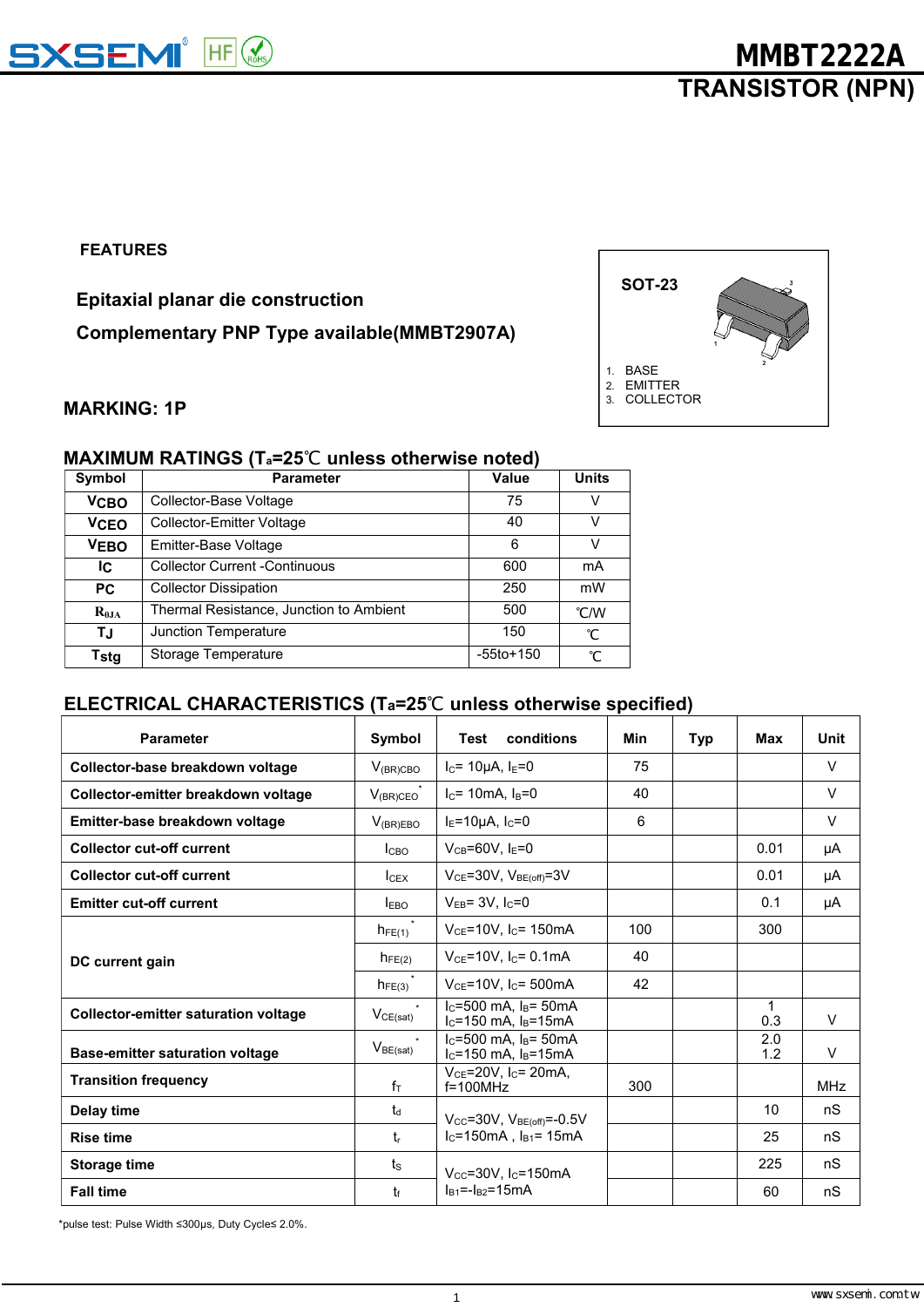**SXSEMI** HF

**TRANSISTOR (NPN) MMBT2222A**

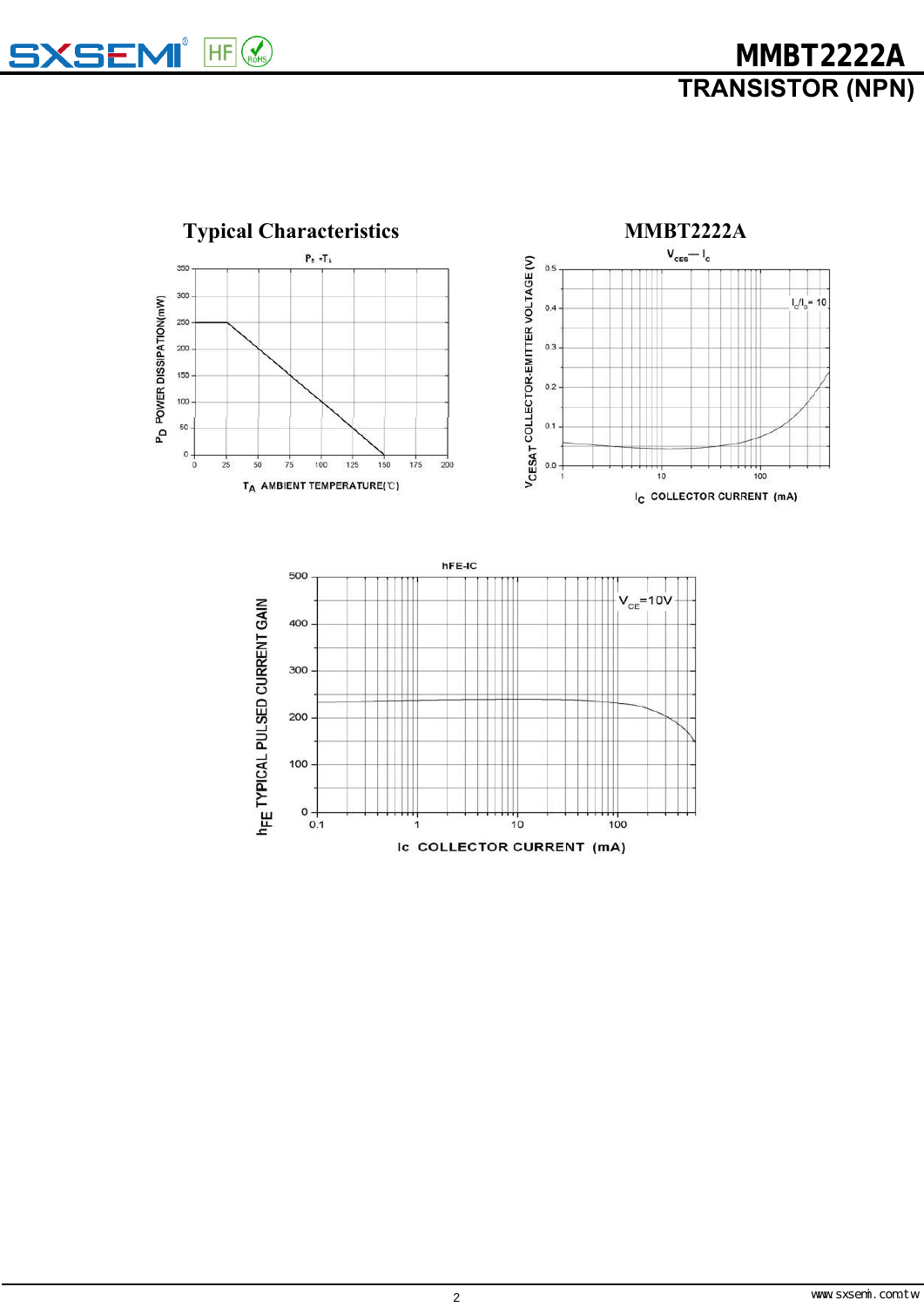

# **PACKAGE OUTLINE**

## **Plastic surface mounted package; 3 leads SOT-23**



| Min   | <b>Max</b> |  |  |
|-------|------------|--|--|
| 0.95  | 1.40       |  |  |
| 1.78  | 2.04       |  |  |
| 0.35  | 0.50       |  |  |
| 0.08  | 0.19       |  |  |
| 2.70  | 3.10       |  |  |
| 1.20  | 1.65       |  |  |
| 2.20  | 3.00       |  |  |
| 0.100 | 0.013      |  |  |
| 0.20  | 0.50       |  |  |
|       |            |  |  |